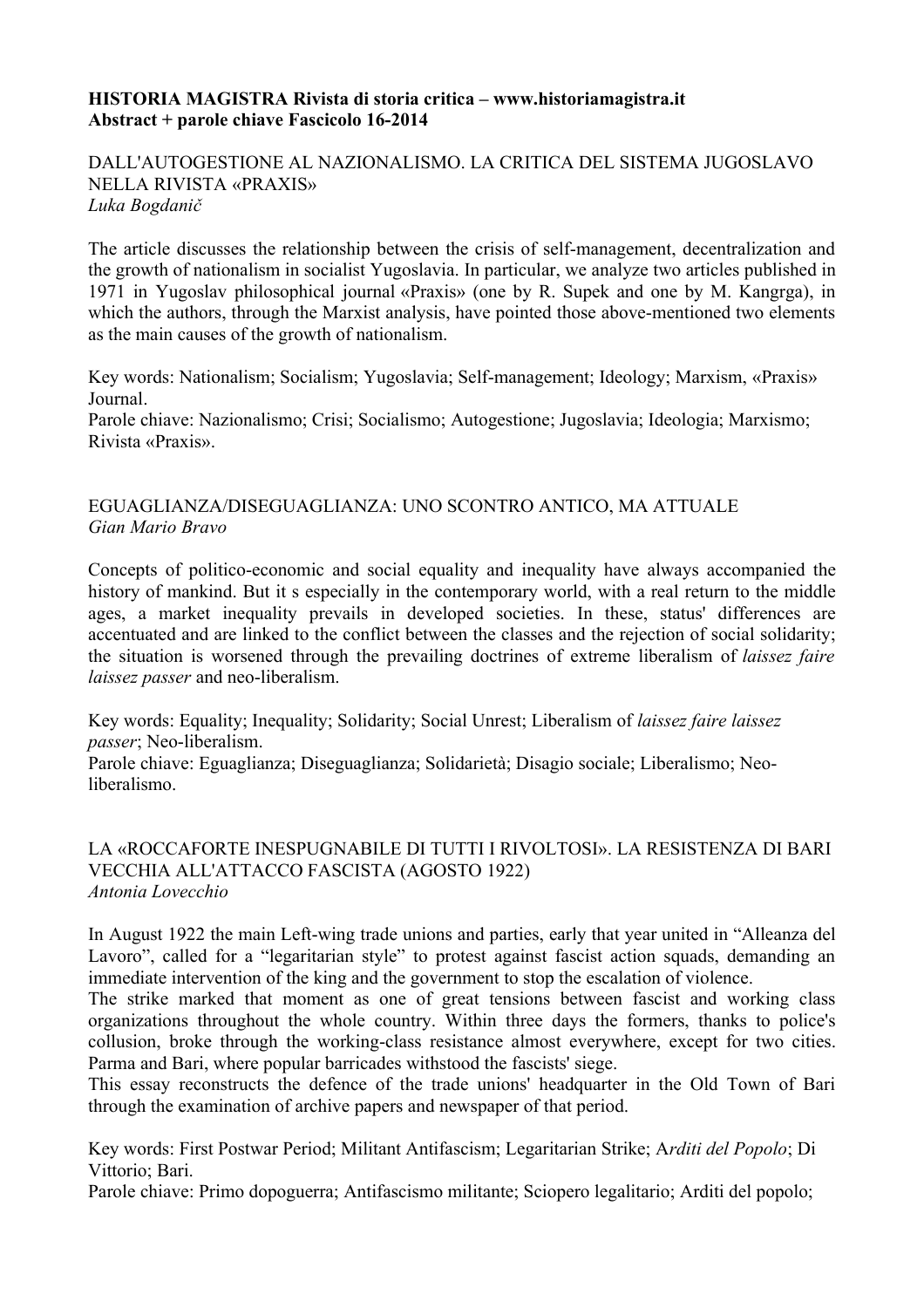# C'ERA UN GRANDE PRATO VERDE. VENT'ANNI DI FIAT-SATA A MELFI (1994-2014) *Katia Picciariello*

In 1989 Fiat Auto launched the new quality project taking inspiration from the Japanese Toyota Motor Company strategy to respond changing production conditions all over the world. At this aim the Sata industrial complex was built in a depressed area of Basilicata, San Nicola di Melfi, to experiment an "integrated factory" production system. Some of the most pivotal features of this new plant were the "just in time" strategy and the purpose of continuous improvement involving workers in the problem-solving and decision-making processes, known as "kaizen". The choice of an area without any trace of previous industrial settlements led to define Melfi plant as a "greenfield" and implied the negation of the traditional factory-city; however, since Sata started producing cars in 1994, the aim to overcome the crisis of Fordism clashed with workers' discontent for night shifts, wage and frictions in industrial relations.

Key words: Greenfield; Integrated Factory; Just in Time; Total Quality; Kaizen; Post-fordism. Parole chiave: Prato verde; Fabbrica integrata; *Just in time*; Qualità totale; *Kaizen*; Post-fordismo.

## NAZIONALE E INTERNAZIONALE. ITINERARI DELLA STORIOGRAFIA SUL COMUNISMO ITALIANO E FRANCESE *Marco Di Maggio, Gregorio Sorgonà*

This paper analyses the historiographical debate on communism in Italy and France. The chronological framework is set from the 70's to actuality. The fall of real socialism market the two different phases in which the historiography of communism is still divided. First phase focus is about National tradition of communism. Second one focus is basically on the idea of communism as a transnational phenomenon. Moreover this essay analyses the differences between Italian and French historical approach on communism as they are originated by their own National historiographical tradition.

Key words: History of Communism; History of Historiography; Political Parties History; History of Intellectuals; National Communism; Transnational Communism.

Parole chiave: Storia del comunismo; Storia della storiografia; Storia dei partiti politici; Storia degli intellettuali; Comunismo nazionale; Comunismo internazionale.

## VENEZIA TRA STORIA E FINZIONE: ENRICO CASTELNUOVO E GIACINTO GALLINA *Marguerite Bordry*

This paper focuses on the links between history and "minor" authors, through the analysis of literary representation of Venice which are today quite forgotten: a novel, Catelnuovo's *Dal primo piano alla soffitta* (1882) and a comedy, Gallina's *Serenissima* (1891). Far from European literature's clichés of the time, both focus on the Venetians and their bond with their city: they reveal the economical and sometimes even moral decadence of a venetian society that suffers from Venice's economic decline and also from the city's difficulties to win back an important political role in the newly united Italian kingdom. Independently from the critical opinions about their literary values, they can be read as a fascinating testimony about the cultural atmosphere in Venice at the end of the XIX century.